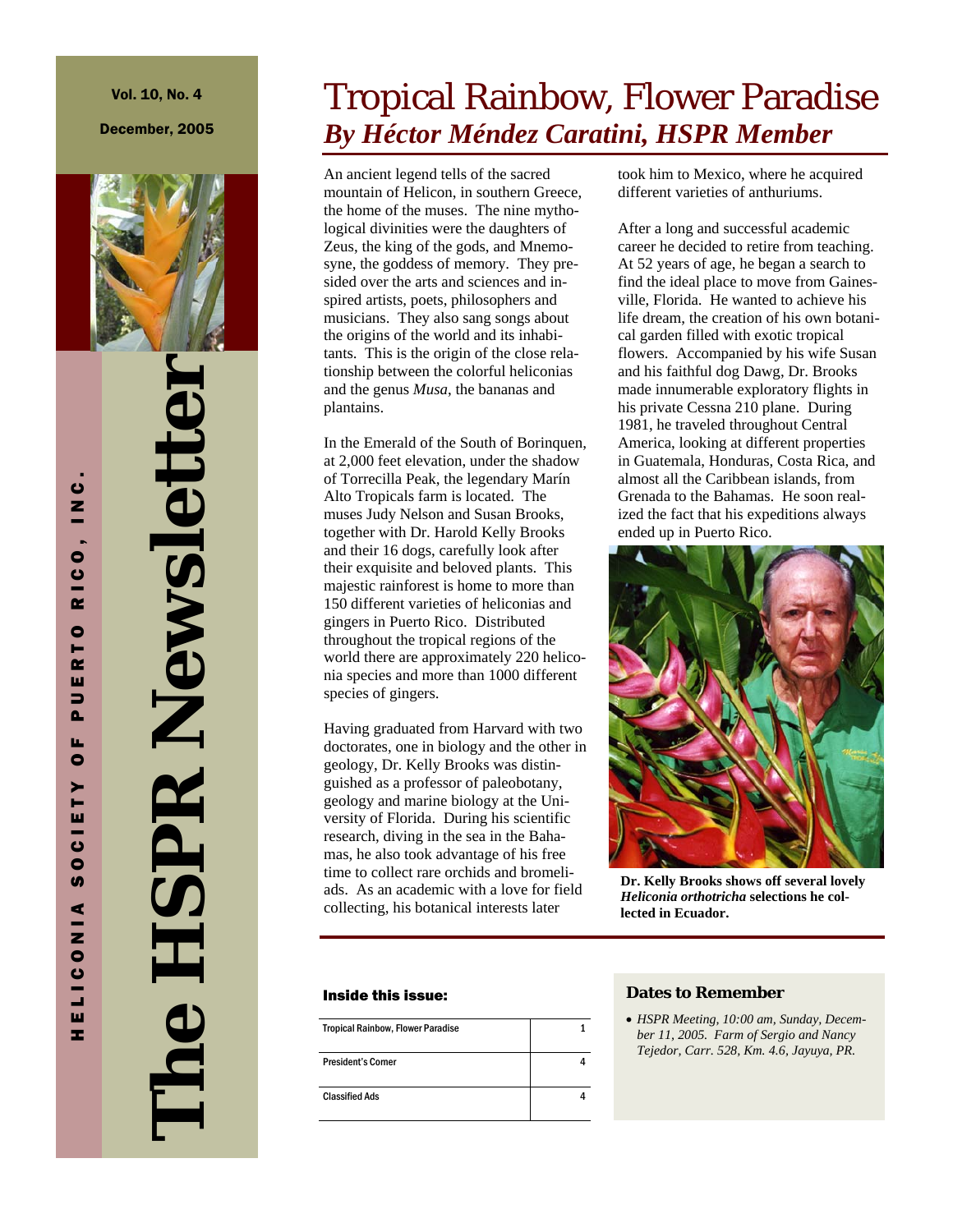## Tropical Rainbow, Flower Paradise (continued)

As he explored the island, at a rural roadside store, he learned that there was a farm for sale in the Marín Alto area of Patillas. After detailed consultation of his geological maps, he decided to establish a farm inside a forest located in the green mountains north of Patillas. There he found the ideal soil for agriculture, abundant rainfall, land with good drainage and nice neighbors. Over time he purchased a total of 150 acres of four bordering farms to establish his own business. From the highest point of the property there is a panoramic view of the exuberant vegetation, toward a lake and the turquoise-blue waters of the Caribbean Sea.

When they began the difficult task of land clearing and planting, Susan didn't hesitate to invite her childhood friend Judy Nelson, from Gainesville, to help with the business administration. At that time, Judy was in Venezuela, where she was teaching physical education with the Peace Corps. During the three years that she lived in the Pascuas Valley, she had not only become proficient in Spanish, but had learned how to relate to the Hispanic culture in rural communities. This experience would prove invaluable as personnel administrator of the business. Meanwhile, Dr. Brooks made the technical decisions, such as deciding which varieties of plants to cultivate in sun or shade, and in which area of the farm to plant them.

Early in the development of the property they planted more than 80 varieties of palms and trees from Malaysia and the Amazon. In the beginning they were dedicated exclusively to the culture of anthuriums under optimum greenhouse conditions, becoming internationally renowned for the quality of their agricultural products. Eight years later, catastrophe struck. Hurricane Hugo totally destroyed their efforts, and they had to start all over again. Faced by the devastation, they decided to replant with new varieties of ornamental plants.

Dr. Brooks immediately initiated a series of trips to Central and South America with the goal of collecting and introducing new varieties of heliconias to Puerto Rico. He traveled seven times to Caracas, where he established an intimate friendship with the director of the Venezuelan Botanical Garden and initiated an exchange of plants between the two sister countries. On these trips, he obtained the colorful *Heliconia hirsuta* 'Halloween', *H. bihai* 'Aurea Sunrise', and *H. bihai*  'Guapa'. Later, he donated a generous amount of these plants to the Botanical Garden of the University of Puerto Rico, in Río Piedras.

On other occasions, he traveled extensively through Ecuador. Over 12 years ago, accompanied by an indigenous woman carrying a backpack and with a revolver in her belt, he explored the remote Amazon jungles. While workers were deforesting the jungle to build new highways, and the natives were hunting with their rustic blowguns, the collector obtained his precious *H. chartacea* 'Sexy Pink', *H. orthotricha* 

'Guacamayo', *H. aemygdiana*, and *H. vellerigera* 'King Kong'.

On his two trips to Brazil he found the hybrid *H. bihai x caribaea* 'Hot Rio Nites' (also known as 'Dimitri Sucre') and other strictas with large red flowers that are still not officially registered. The cultivated varieties of *H. caribaea* come from



**Dr. Kelly Brooks, Susan Brooks, and Judy Nelson with two of their dogs at Marín Alto Tropicals, in Patillas.** 

the island of Martinique, and in Grenada he obtained the four varieties of *H. bihai* 'Sunset', *H. bihai x caribaea* 'Yellow Dolly', *H. bihai* 'Arawak', and *H. bihai x caribaea*  'Criswick'. Interestingly, it was within nutmeg plantations where he could get, with the permission of the property owner, the majority of these rhizomes, which grew wild and were considered endemic weeds among the farmers.

When all these plants were finally established, the devastating Hurricane Hortense brought more than two feet of rainfall and left them without phone service for six months. With this adversity, Susan and Judy acquired a new perspective on life. Together they went to San Juan to put an advertisement in the yellow pages of the phone book. While there they met someone who casually introduced them to their next date with destiny. In 1991 they met Félix Santos and his partner Jim Wise, of Caribbean Cuts Company, who made them an offer they couldn't refuse, to grow together in the business of selling flowers in New York City.

The began their innovative export business by selling their first three boxes of flowers. In the same way, Caribbean Cuts started selling their merchandise out of the back of a truck parked on the side of 28th Street in Manhattan. Later, as the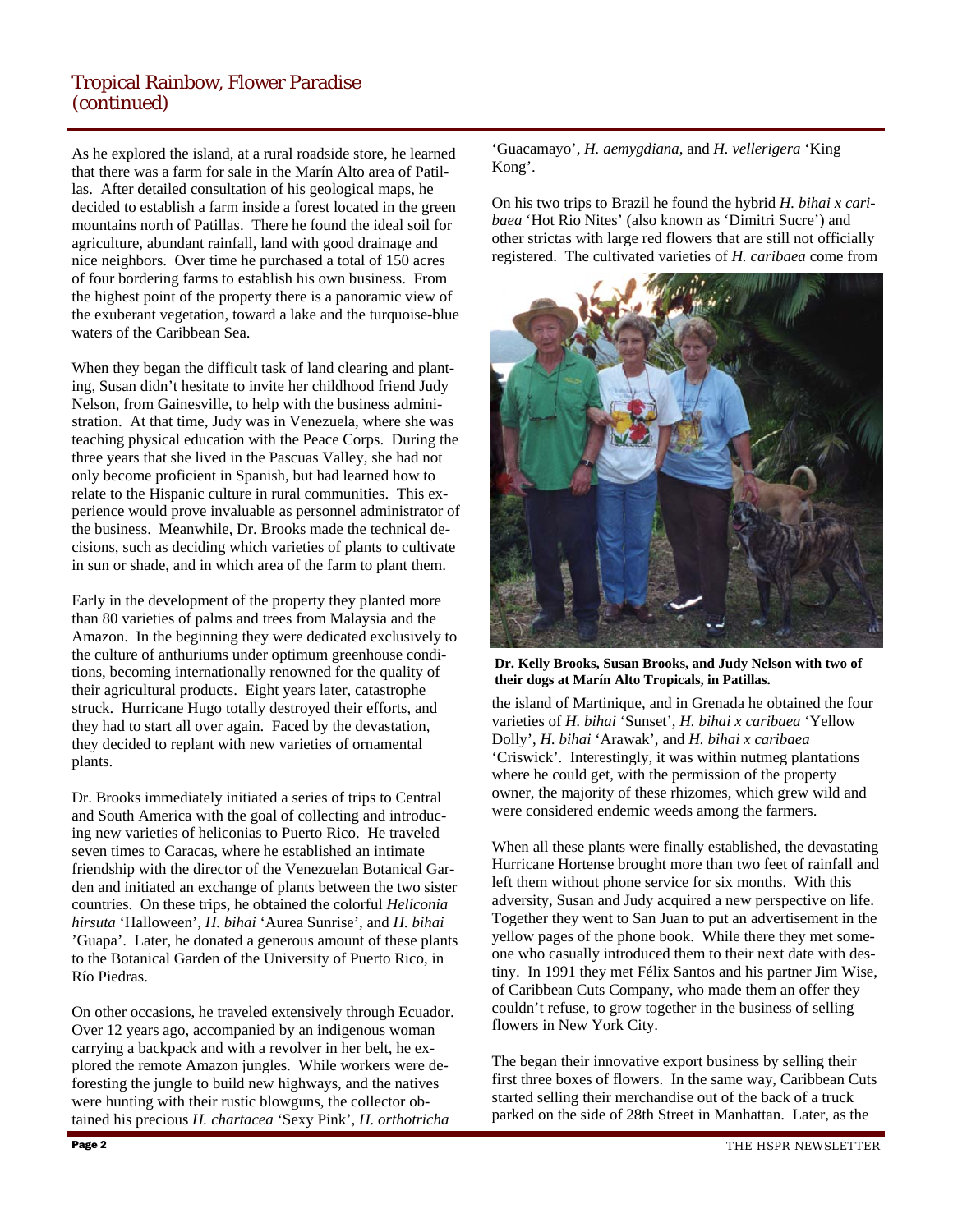## Tropical Rainbow, Flower Paradise (continued)

volume of business kept growing, they moved to a second floor location, and opened a store with more space, becoming the exclusive distributor of tropical flowers in the city. The heliconias were purchased by floral designers for corporate clients and famous institutions, like Trump Plaza, Rockefeller Plaza, and the Metropolitan Museum of Art.

In 1993, designer David Pursley contacted members of the Puerto Rican Horticulture Society, Miguel Calzada, Manolín Pérez Mirai, Pablo Sastre, and Inés Rodríguez, for suggestions on new ideas to incorporate into the famous Philadelphia Flower Show. Under the theme "Islands Under the Sun", Marín Alto Tropicals was selected to represent us as cultural ambassadors in the largest flower show in the world.

A year later Mr. Sastre, accompanied by landscape architect Adriano Rogés, completed the design for the "Rainforest Arch". The arch was visibly located at the main entrance of the event, and more than 200,000 visitors passed through it. It was 10 feet tall and 60 feet wide, and was totally covered with flowers and foliage from 73 eight foot long boxes, all provided by Marín Alto Tropicals.

While it snowed outside, in the more than 10 acres of plants and warm temperatures inside the show, the exotic flowers of Puerto Rico were a big hit. Thousands of Puerto Ricans from Pennsylvania and New York could appreciate and feel proud of the beautiful flora from their place of birth. Soon the word was out, like lightning among the public, the pleasant news that, within the lush vegetation there was a Borinquen coqui. While the Puerto Ricans wept with joy to hear the symbol of our national symbol, the press and television welcomed them with informative news reports that emphasized the cute stowaway.



**Judy Nelson surrounded by the beautiful Marín Alto Tropicals exhibit at the Aibonito Flower Festival.** 

On his return to the island, Dr. Brooks returned the famous amphibian to his native land so he could tell the story of his incredible odyssey in the frigid winter of the United States to his family members. As a related fact, Inés Rodríguez took advantage of the opportunity, and published, for the Luis Muñoz Marín Foundation, a touching children's story inspired by this true event.

At the present time, Marín Alto Tropicals provides full time employment to a dozen workers in an economically disadvantaged area, and has become an integral part of the community. The employees are proud of their work and appreciate that the product of their hands gets exhibited prominently in the windows of the exclusive Tiffany Jewelers and in prestigious hotels and restaurants in the Big Apple.

With tenacity and perseverance, Dr. Brooks' dream has become a reality in Puerto Rico. His exclusive botanical garden is a replica of a tropical paradise. The hills, meticulously carpeted with 50,000 heliconias and gingers, are home to over one hundred exotic varieties of flowers collected from the most remote corners of the planet. Twenty four years after becoming established in Puerto Rico, they are exporting an average of 2,000 pounds of high quality flowers weekly.

They also sell flowers locally for special events, private parties and weddings. Plants are also sold at the many agricultural fairs that are held in different municipalities of the island. Accompanied by members of the Puerto Rican Horticulture Society, they exhibit their flowers in the principal shopping centers of San Juan, Caguas, Bayamón, Ponce and Hatillo, among others.

Even though the Brooks are considered pioneers in the culture of tropical flowers, it should be pointed out that in Puerto Rico there were already several varieties of native tropical flowers—such as *Calathea lutea*, the "Puerto Rican cigar", and yellow *Heliconia caribaea*. Other varieties, like *Heliconia rostrata* (commonly called "lobster tail") and *Heliconia platystachys*, had been imported during the 1960's by Pennock Gardens and several collectors who had introduced them from Peru.

At the present time, there are three organizations in Puerto Rico (Heliconia Society of Puerto Rico, Inc., Zingiberales Gardens and the Puerto Rican Horticulture Society) whose members, inspired by the muses, actively study and collect heliconias and gingers in their private gardens. Among these, a few are especially known for their beauty: Endre Guttman's Zingiberales Gardens in Río Grande, Dr. Sergio Tejedor's Heliconias Santa Rosa in Jayuya, Dr. Germán Charrón's farm in Corozal, and needless to say, pioneer Dr. Brooks, Susan and Judy's legendary Marín Alto Tropicals farm, in Patillas.